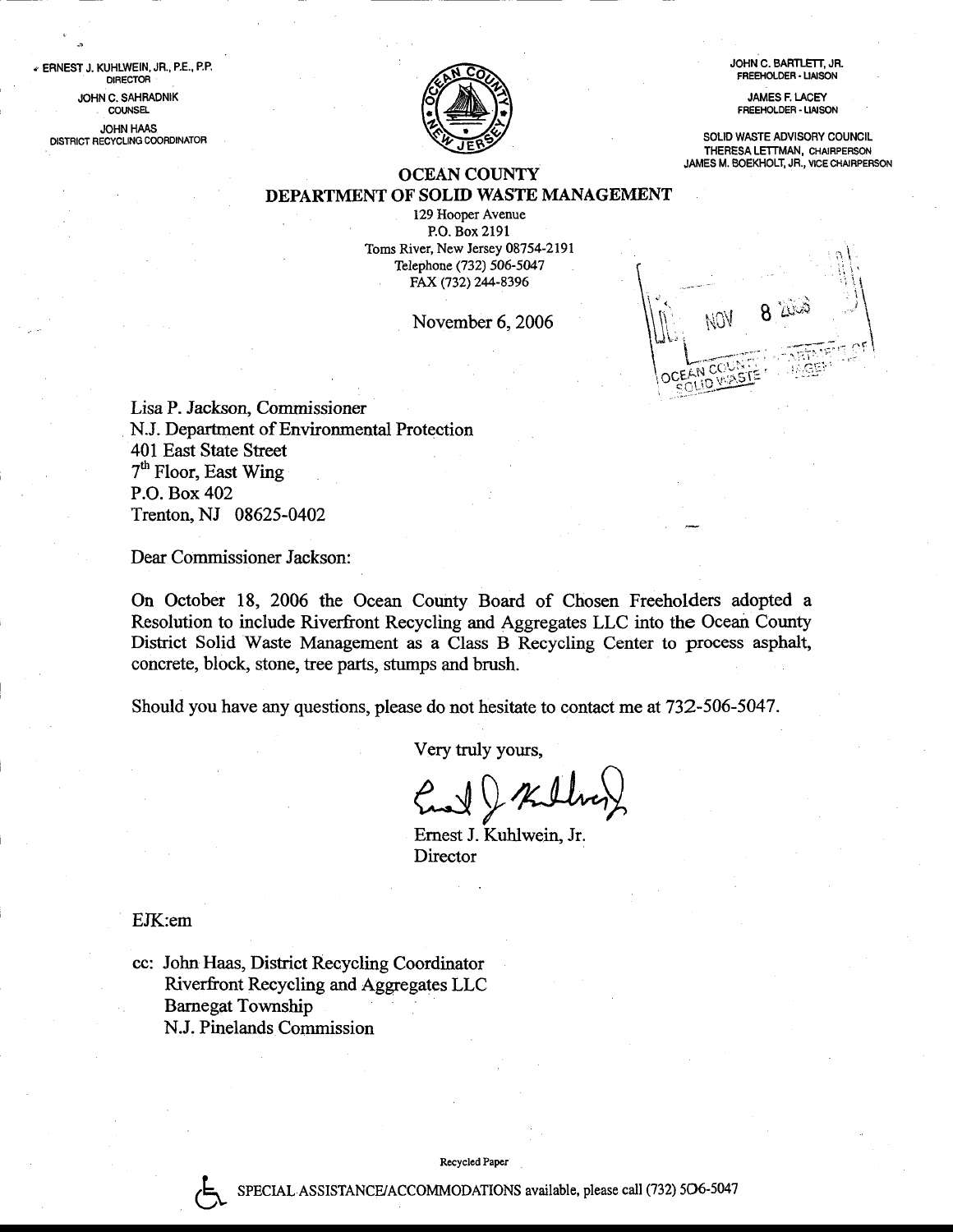## <u>resolution</u>

## October 18, 2006

WHEREAS, the Ocean County Board of Chosen Freeholders has previously adopted, and the Commissioner of the New Jersey Department of Environmental Protection has certified, as required by law, a Solid Waste Management Plan for the Ocean County Solid Waste Management District; and

WHEREAS, the Ocean County Board of Chosen Freeholders has periodically adopted amendments to the Plan to provide a strategy for the recycling, composting and disposal of solid waste generated within the Ocean County Solid Waste Management District; and

WHEREAS, the County has received an application from Riverfront Recycling and Aggregates LLC requesting inclusion into the Ocean County District Solid Waste Management Plan as a Class B Recycling Center to process asphalt, concrete, brick, block, stone, tree parts, stumps and brush. This site is at 560 Route 72 in Barnegat Township and includes: Block 42, Lots 2, 5.02 and 9; Block 43, Lots 3-5, 8 and 9.03; Block 43.01, Lot 9; and Block 44, Lots 2 and 3 in Barnegat Township; and

WHEREAS, representatives of Riverfront Recycling and Aggregates LLC made a presentation at the Ocean County Solid Waste Advisory Council meeting on July 17, 2006. During the public comment period, the County did not receive any public comments; and

**WHEREAS, the Ocean County Solid Waste Advisory Council adopted a Resolution** on September 18, 2006 recommending the Ocean County Board of Chosen Freeholders include Riverfront Recycling and Aggregates LLC into the Ocean County District's Solid Waste Management Plan as a Class B Recycling Center to process asphalt, concrete, brick, block, stone, tree parts, stumps and brush at Block 42, Lots 2, 5.02 and 9; Block 43, Lots 3-5, 8 and 9.03; Block 43.01, Lot 9; Block 44, Lots 2 and 3 in Barnegat Township.

NOW, THEREFORE, BE IT RESOLVED by the Ocean County Board of Chosen Freeholders as follows:

1. Riverfront Recycling and Aggregates LLC is included into the Ocean County District's Solid Waste Plan as a Class B Recycling Center to process asphalt, concrete, brick, block, stone, tree parts, stumps and brush at Block 42, Lots 2, 5.02 and 9; Block 43, Lots 3-5, 8 and 9.03; Block 43.01, Lot 9; and Block 44, Lots 2 and 3 in Barnegat Township.